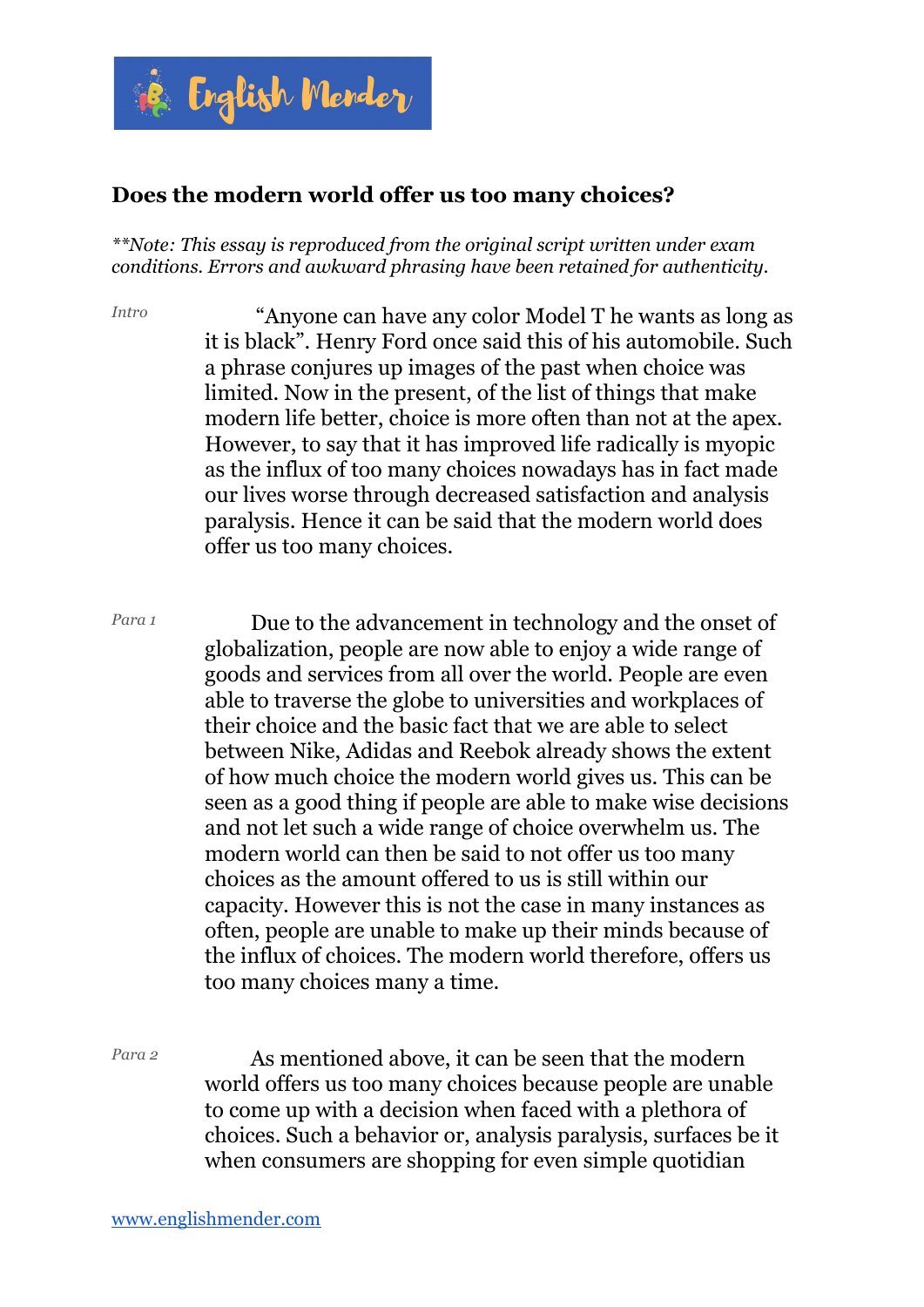

items such as groceries where we are faced with many different brands or when we are at the doctor's and we have to make a decision between different treatments with different side effects. It was observed in the US for example, for every 10 retirement funds offered to employees in a particular firm, participation rate went down by 2% and this resulted in almost \$5000 in cash being passed up simply because the employees just could not choose between the different funds. Therefore in this respect, we can be said to be facing too many choices from the modern world and this can be seen from how we face difficulty in making a choice very often.

*Para <sup>3</sup>* The modern world can also be said to be giving people too many choices when it leads to decreased satisfaction. Dr. Johnson, an 18<sup>th</sup> century philosopher once said that the overall sum of human happiness would increase if marriages were arranged. This is because couples would see their dissatisfaction in their partner as fate and not due to a poor choice of their own. Hence this illustrates that when people make a wrong choice, they tend to become even unhappier as they would then put the blame on themselves. Barry Schwartz, the author of "The paradox of choice", wrote in his book that he once went to buy a pair of jeans and ended up asking the shopkeeper for the "kind that used to be the only kind" as there were simply too many choices. When he did manage to choose a pair, he wrote that although the pair was a good pair, he was still unhappy because somehow in the myriad of jeans, his expectations for the "perfect pair" increased. Hence when he did not obtain the perfect pair, he became discontented. Schwartz called this the "dilemma of opportunity cost" since opportunity cost increases as the number of alternatives increases, thus leading to an overall decrease in satisfaction. Thus, the modern world can be said to be offering us too many choices when although it increases people's material standard of living, it decreases our non-material standard of living through decreased satisfaction.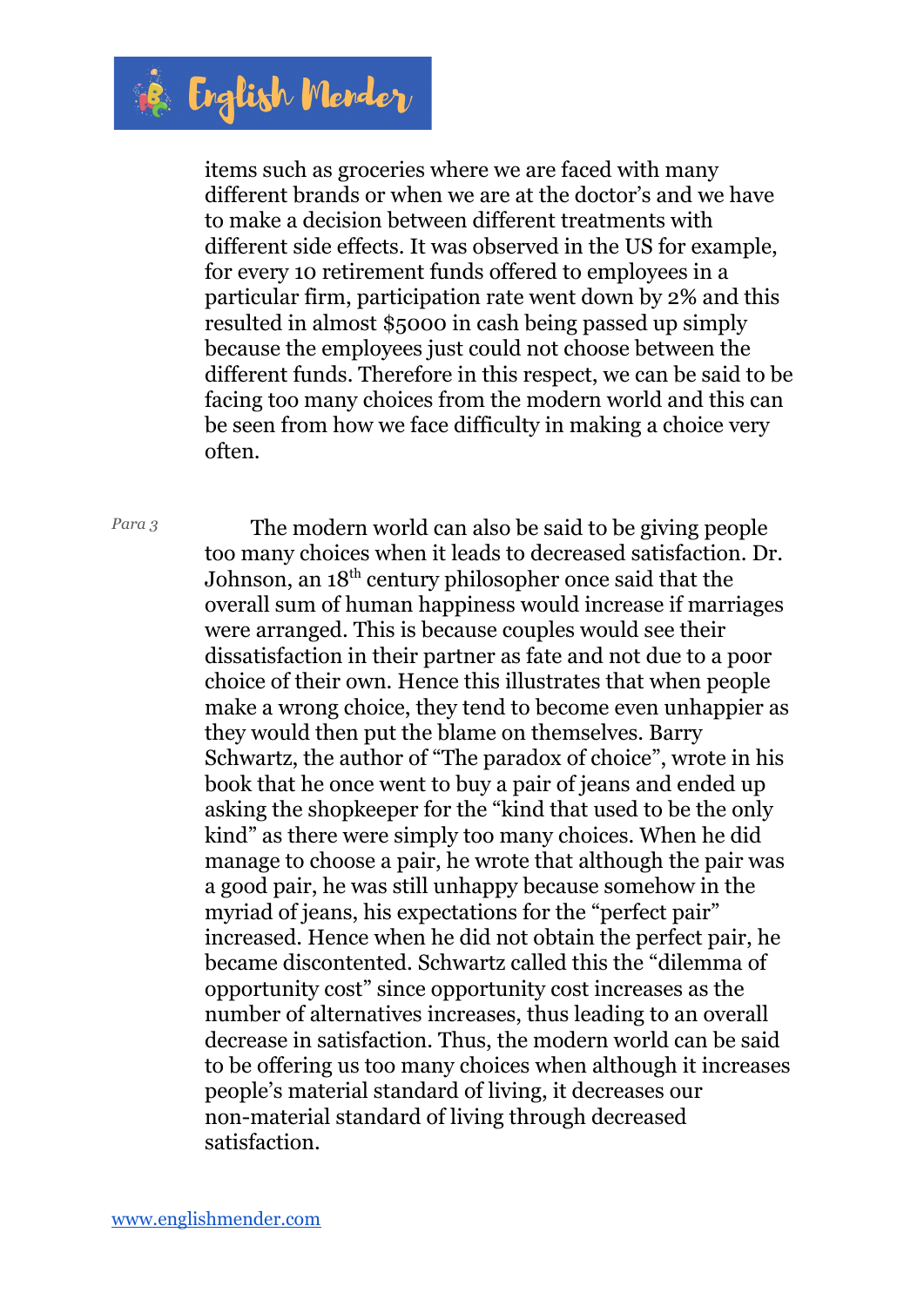

*Para <sup>4</sup>* The modern world also offers us too many choices when we start receiving options that we do not really need. In other words, we are given choices that we can do without and which resources that were used to make them would have been better off used elsewhere. In the business world for example, brand proliferation is very common whereby large firms spam the markets with goods that are only slightly dissimilar so as to fill up store shelves with their products. As the differences of these products are more often than not only imaginary, society can be said to not need this increase in choice. Moreover from an economist's point of view, such brand proliferation indicates a waste of resources and such resources could have been used to improve our present choices, for example. Therefore in the business world, the modern world does offer us too many choices when firms spam markets, with very similar products just to maximize their profits. From society's perspective, consumers would be better off without these additional choices and thus we are given too many choices in this aspect.

*Conclusion* In conclusion, society is indeed faced with many more choices owing mostly to modern technology and the fact that the world is becoming a smaller place. Whether or not it offers us too many choices would depend on whether we can handle so much choice because if we face difficulties in making decisions and become unhappier and feel worse off than before, we are most probably being exposed to too many choices.

**Word Count**: 932 words

**Content**: 19/30 **Language**: 15/20